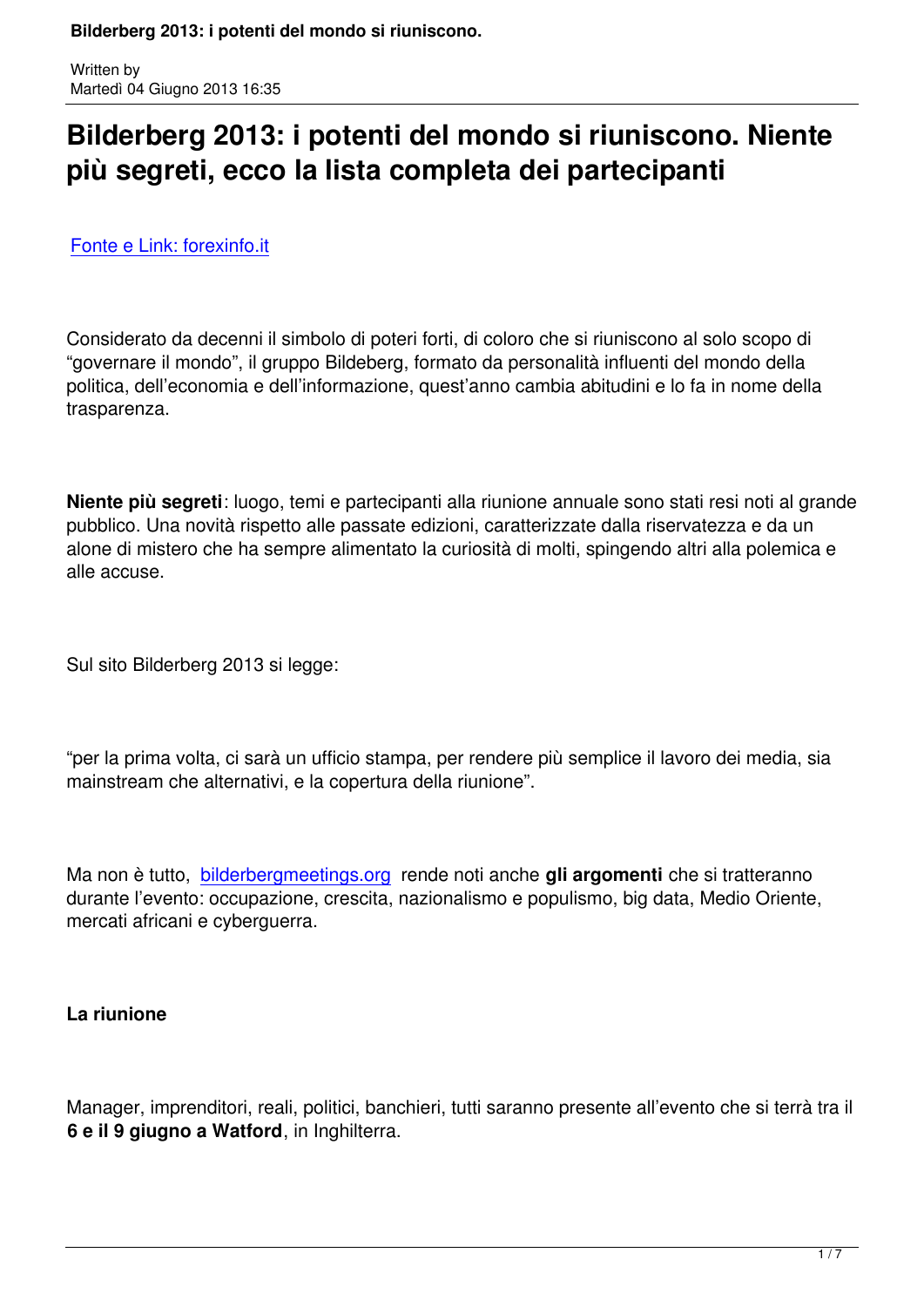Written by

Con buona pace di chi, da anni, parla di complotti e di cospirazioni capitaliste contro la democrazia, il Gruppo Bilderberg quest'anno ha modificato il proprio modus operandi, ma i controlli continueranno ad esserci, anzi proprio la trasparenza dell'evento ha fatto si che aumentassero in maniera cospicua:

"La pressione di giornalisti e attivisti ha avuto successo: per la prima volta in 59 anni ci sarà un ufficio stampa non ufficiale, composto da volontari".

# **Gli Italiani del Gruppo Bilderberg**

Presenti alla riunione, anche numerosi ospiti italiani: dall'ex Presidente del Consiglio **Mario Monti** , che fa parte del direttivo, alla giornalista di La7 **Lilli Gruber.** Ma anche: Enrico Tommaso Cucchiani (AD di Intesa San Paolo), Alberto Nagel (capo di Mediobanca), **Franco Bernabé**  (presidente Telecom), Fulvio Conti (Enel) e **John Elkan** ( Fiat).

Per quanto riguarda i **partecipanti internazionali**, spiccano i nomi di Manuel Barroso (presidente della Commissione Europea), John Mickletwait (direttore del "The Economist"), Eric Schmidt (capo di Google) e Christine Lagarde (direttrice del FMI).

### **La lista dei partecipanti**

Di seguito vi proponiamo la lista completa dei partecipanti alla riunione, pubblicata sul sito ufficiale : the state of the state of the state of the state of the state of the state  $\sim$  .

 [1. Ch](http://www.bilderbergmeetings.org/participants2013.html)airman FRA Castries, Henri de Chairman and CEO, AXA Group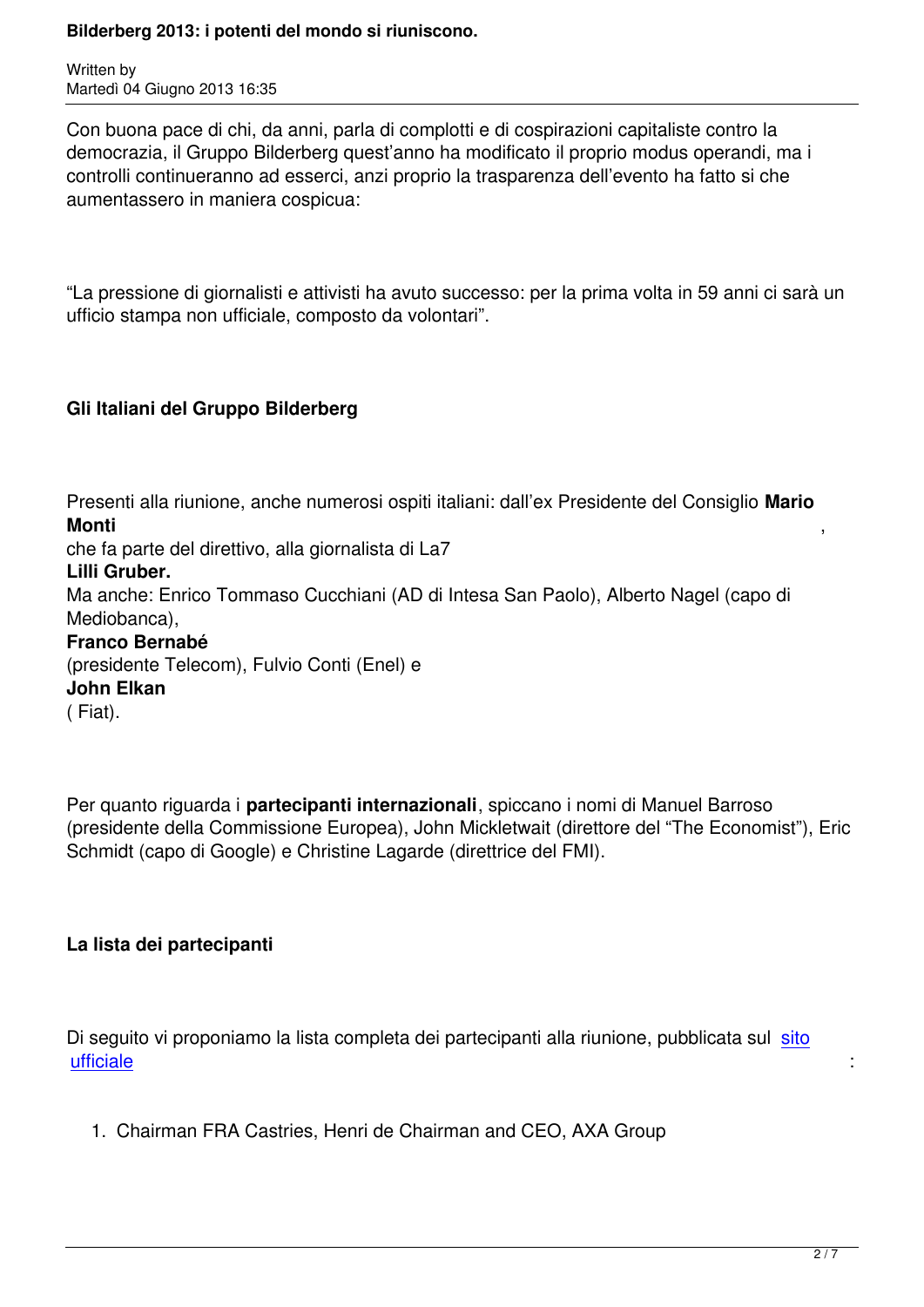Written by Martedì 04 Giugno 2013 16:35

- 1. DEU Achleitner, Paul M. Chairman of the Supervisory Board, Deutsche Bank AG
- 2. DEU Ackermann, Josef Chairman of the Board, Zurich Insurance Group Ltd
- 3. GBR Agius, Marcus Former Chairman, Barclays plc
- 4. GBR Alexander, Helen Chairman, UBM plc
- 5. USA Altman, Roger C. Executive Chairman, Evercore Partners
- 6. FIN Apunen, Matti Director, Finnish Business and Policy Forum EVA
- 7. USA Athey, Susan Professor of Economics, Stanford Graduate School of Business
- 8. TUR Aydıntaşbaş, Aslı Columnist, Milliyet Newspaper
- 9. TUR Babacan, Ali Deputy Prime Minister for Economic and Financial Affairs
- 10. GBR Balls, Edward M. Shadow Chancellor of the Exchequer
- 11. PRT Balsemão, Francisco Pinto Chairman and CEO, IMPRESA
- 12. FRA Barré, Nicolas Managing Editor, Les Echos
- 13. INT Barroso, José M. Durão President, European Commission
- 14. FRA Baverez, Nicolas Partner, Gibson, Dunn & Crutcher LLP
- 15. FRA Bavinchove, Olivier de Commander, Eurocorps
- 16. GBR Bell, John Regius Professor of Medicine, University of Oxford
- 17. ITA Bernabè, Franco Chairman and CEO, Telecom Italia S.p.A.
- 18. USA Bezos, Jeff Founder and CEO, Amazon.com
- 19. SWE Bildt, Carl Minister for Foreign Affairs
- 20. SWE Borg, Anders Minister for Finance
- 21. NLD Boxmeer, Jean François van Chairman of the Executive Board and CEO, Heineken N.V.
	- 22. NOR Brandtzæg, Svein Richard President and CEO, Norsk Hydro ASA
	- 23. AUT Bronner, Oscar Publisher, Der Standard Medienwelt
	- 24. GBR Carrington, Peter Former Honorary Chairman, Bilderberg Meetings
	- 25. ESP Cebrián, Juan Luis Executive Chairman, Grupo PRISA
	- 26. CAN Clark, W. Edmund President and CEO, TD Bank Group
	- 27. GBR Clarke, Kenneth Member of Parliament
	- 28. DNK Corydon, Bjarne Minister of Finance
- 29. GBR Cowper-Coles, Sherard Business Development Director, International, BAE Systems plc
	- 30. ITA Cucchiani, Enrico Tommaso CEO, Intesa Sanpaolo SpA
	- 31. BEL Davignon, Etienne Minister of State; Former Chairman, Bilderberg Meetings
	- 32. GBR Davis, Ian Senior Partner Emeritus, McKinsey & Company
- 33. NLD Dijkgraaf, Robbert H. Director and Leon Levy Professor, Institute for Advanced **Study** 
	- 34. TUR Dinçer, Haluk President, Retail and Insurance Group, Sabancı Holding A.S.
	- 35. GBR Dudley, Robert Group Chief Executive, BP plc
- 36. USA Eberstadt, Nicholas N. Henry Wendt Chair in Political Economy, American Enterprise Institute
	- 37. NOR Eide, Espen Barth Minister of Foreign Affairs
	- 38. SWE Ekholm, Börje President and CEO, Investor AB
	- 39. DEU Enders, Thomas CEO, EADS
	- 40. USA Evans, J. Michael Vice Chairman, Goldman Sachs & Co.
	- 41. DNK Federspiel, Ulrik Executive Vice President, Haldor Topsøe A/S
	- 42. USA Feldstein, Martin S. Professor of Economics, Harvard University; President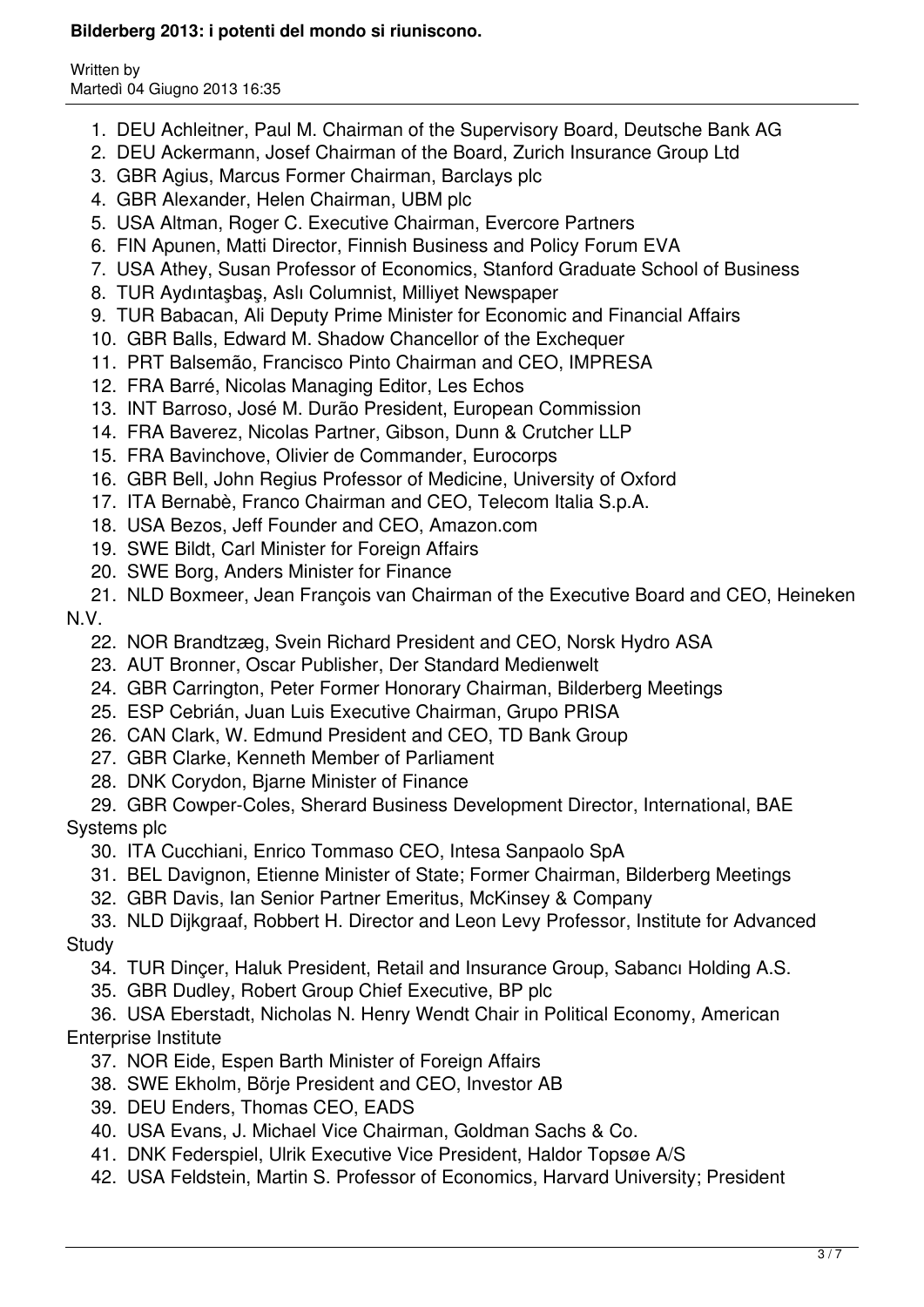Written by Martedì 04 Giugno 2013 16:35

#### Emeritus, NBER

- 43. FRA Fillon, François Former Prime Minister
- 44. USA Fishman, Mark C. President, Novartis Institutes for BioMedical Research
- 45. GBR Flint, Douglas J. Group Chairman, HSBC Holdings plc
- 46. IRL Gallagher, Paul Senior Counsel
- 47. USA Geithner, Timothy F. Former Secretary of the Treasury
- 48. USA Gfoeller, Michael Political Consultant
- 49. USA Graham, Donald E. Chairman and CEO, The Washington Post Company
- 50. DEU Grillo, Ulrich CEO, Grillo-Werke AG
- 51. ITA Gruber, Lilli Journalist Anchorwoman, La 7 TV
- 52. ESP Guindos, Luis de Minister of Economy and Competitiveness
- 53. GBR Gulliver, Stuart Group Chief Executive, HSBC Holdings plc
- 54. CHE Gutzwiller, Felix Member of the Swiss Council of States

 55. NLD Halberstadt, Victor Professor of Economics, Leiden University; Former Honorary Secretary General of Bilderberg Meetings

 56. FIN Heinonen, Olli Senior Fellow, Belfer Center for Science and International Affairs, Harvard Kennedy School of Government

- 57. GBR Henry, Simon CFO, Royal Dutch Shell plc
- 58. FRA Hermelin, Paul Chairman and CEO, Capgemini Group
- 59. ESP Isla, Pablo Chairman and CEO, Inditex Group
- 60. USA Jacobs, Kenneth M. Chairman and CEO, Lazard
- 61. USA Johnson, James A. Chairman, Johnson Capital Partners
- 62. CHE Jordan, Thomas J. Chairman of the Governing Board, Swiss National Bank
- 63. USA Jordan, Jr., Vernon E. Managing Director, Lazard Freres & Co. LLC
- 64. USA Kaplan, Robert D. Chief Geopolitical Analyst, Stratfor
- 65. USA Karp, Alex Founder and CEO, Palantir Technologies
- 66. GBR Kerr, John Independent Member, House of Lords
- 67. USA Kissinger, Henry A. Chairman, Kissinger Associates, Inc.
- 68. USA Kleinfeld, Klaus Chairman and CEO, Alcoa
- 69. NLD Knot, Klaas H.W. President, De Nederlandsche Bank
- 70. TUR Koç, Mustafa V. Chairman, Koç Holding A.S.
- 71. DEU Koch, Roland CEO, Bilfinger SE
- 72. USA Kravis, Henry R. Co-Chairman and Co-CEO, Kohlberg Kravis Roberts & Co.
- 73. USA Kravis, Marie-Josée Senior Fellow and Vice Chair, Hudson Institute
- 74. CHE Kudelski, André Chairman and CEO, Kudelski Group
- 75. GRC Kyriacopoulos, Ulysses Chairman, S&B Industrial Minerals S.A.
- 76. INT Lagarde, Christine Managing Director, International Monetary Fund
- 77. DEU Lauk, Kurt J. Chairman of the Economic Council to the CDU, Berlin

78. USA Lessig, Lawrence Roy L. Furman Professor of Law and Leadership, Harvard Law

- School; Director, Edmond J. Safra Center for Ethics, Harvard University
	- 79. BEL Leysen, Thomas Chairman of the Board of Directors, KBC Group
	- 80. DEU Lindner, Christian Party Leader, Free Democratic Party (FDP NRW)
	- 81. SWE Löfven, Stefan Party Leader, Social Democratic Party (SAP)
	- 82. DEU Löscher, Peter President and CEO, Siemens AG
	- 83. GBR Mandelson, Peter Chairman, Global Counsel; Chairman, Lazard International
	- 84. USA Mathews, Jessica T. President, Carnegie Endowment for International Peace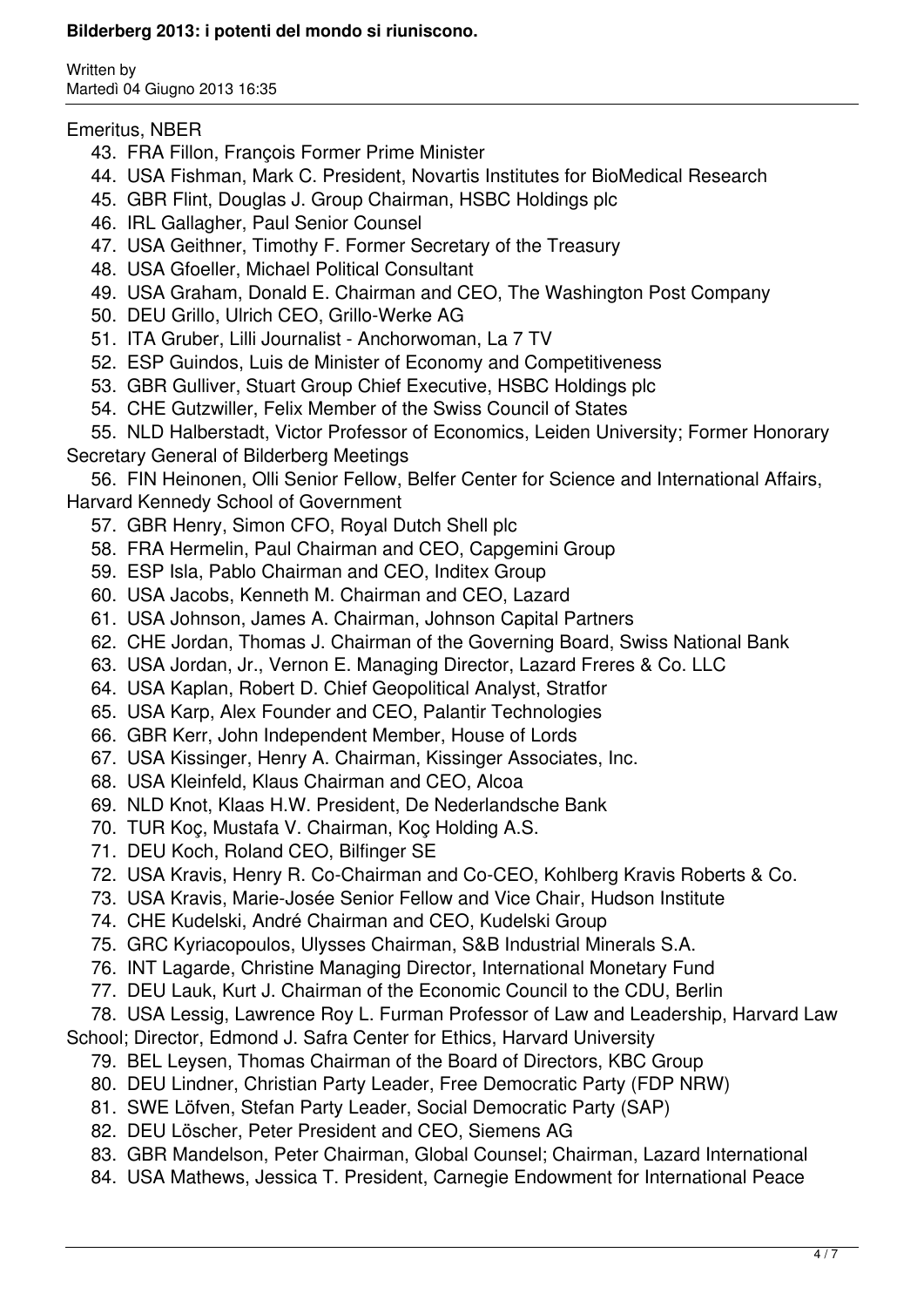Written by Martedì 04 Giugno 2013 16:35

- 85. CAN McKenna, Frank Chair, Brookfield Asset Management
- 86. GBR Micklethwait, John Editor-in-Chief, The Economist
- 87. FRA Montbrial, Thierry de President, French Institute for International Relations
- 88. ITA Monti, Mario Former Prime Minister
- 89. USA Mundie, Craig J. Senior Advisor to the CEO, Microsoft Corporation
- 90. ITA Nagel, Alberto CEO, Mediobanca
- 91. NLD Netherlands, H.R.H. Princess Beatrix of The
- 92. USA Ng, Andrew Y. Co-Founder, Coursera
- 93. FIN Ollila, Jorma Chairman, Royal Dutch Shell, plc
- 94. GBR Omand, David Visiting Professor, King's College London
- 95. GBR Osborne, George Chancellor of the Exchequer
- 96. USA Ottolenghi, Emanuele Senior Fellow, Foundation for Defense of Democracies
- 97. TUR Özel, Soli Senior Lecturer, Kadir Has University; Columnist, Habertürk Newspaper
- 98. GRC Papahelas, Alexis Executive Editor, Kathimerini Newspaper
- 99. TUR Pavey, Şafak Member of Parliament (CHP)
- 100. FRA Pécresse, Valérie Member of Parliament (UMP)
- 101. USA Perle, Richard N. Resident Fellow, American Enterprise Institute
- 102. USA Petraeus, David H. General, U.S. Army (Retired)
- 103. PRT Portas, Paulo Minister of State and Foreign Affairs
- 104. CAN Prichard, J. Robert S. Chair, Torys LLP

 105. INT Reding, Viviane Vice President and Commissioner for Justice, Fundamental Rights and Citizenship, European Commission

- 106. CAN Reisman, Heather M. CEO, Indigo Books & Music Inc.
- 107. FRA Rey, Hélène Professor of Economics, London Business School
- 108. GBR Robertson, Simon Partner, Robertson Robey Associates LLP; Deputy Chairman, HSBC Holdings
	- 109. ITA Rocca, Gianfelice Chairman,Techint Group
	- 110. POL Rostowski, Jacek Minister of Finance and Deputy Prime Minister
- 111. USA Rubin, Robert E. Co-Chairman, Council on Foreign Relations; Former Secretary of the Treasury
	- 112. NLD Rutte, Mark Prime Minister
	- 113. AUT Schieder, Andreas State Secretary of Finance
	- 114. USA Schmidt, Eric E. Executive Chairman, Google Inc.

 115. AUT Scholten, Rudolf Member of the Board of Executive Directors, Oesterreichische Kontrollbank AG

- 116. PRT Seguro, António José Secretary General, Socialist Party
- 117. FRA Senard, Jean-Dominique CEO, Michelin Group
- 118. NOR Skogen Lund, Kristin Director General, Confederation of Norwegian Enterprise

 119. USA Slaughter, Anne-Marie Bert G. Kerstetter '66 University Professor of Politics and International Affairs, Princeton University

- 120. IRL Sutherland, Peter D. Chairman, Goldman Sachs International
- 121. GBR Taylor, Martin Former Chairman, Syngenta AG
- 122. INT Thiam, Tidjane Group CEO, Prudential plc
- 123. USA Thiel, Peter A. President, Thiel Capital

124. USA Thompson, Craig B. President and CEO, Memorial Sloan-Kettering Cancer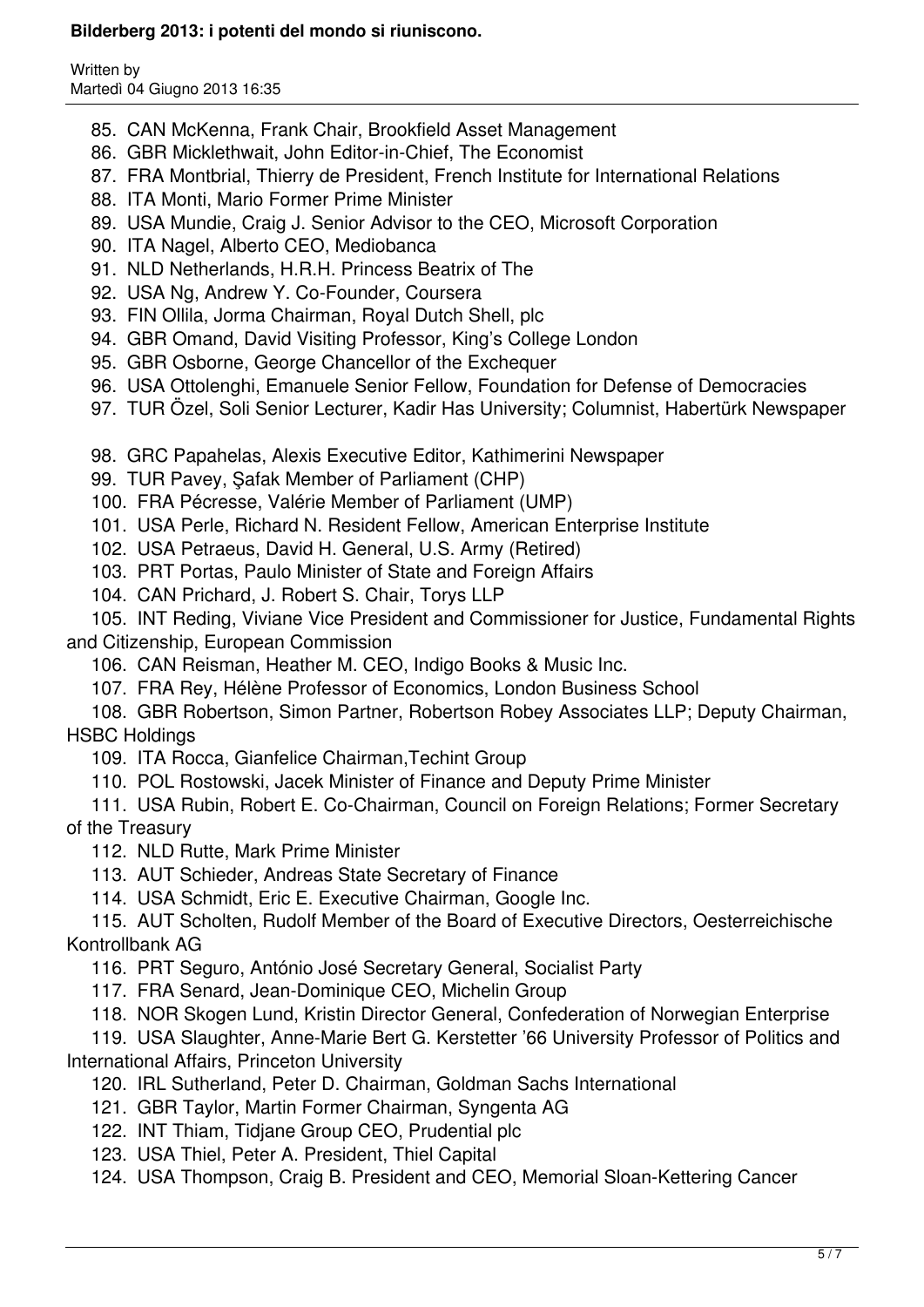Written by Martedì 04 Giugno 2013 16:35

## **Center**

- 125. DNK Topsøe, Jakob Haldor Partner, AMBROX Capital A/S
- 126. FIN Urpilainen, Jutta Minister of Finance
- 127. CHE Vasella, Daniel L. Honorary Chairman, Novartis AG
- 128. GBR Voser, Peter R. CEO, Royal Dutch Shell plc
- 129. CAN Wall, Brad Premier of Saskatchewan
- 130. SWE Wallenberg, Jacob Chairman, Investor AB
- 131. USA Warsh, Kevin Distinguished Visiting Fellow, The Hoover Institution, Stanford **University** 
	- 132. CAN Weston, Galen G. Executive Chairman, Loblaw Companies Limited
	- 133. GBR Williams of Crosby, Shirley Member, House of Lords
	- 134. GBR Wolf, Martin H. Chief Economics Commentator, The Financial Times
	- 135. USA Wolfensohn, James D. Chairman and CEO, Wolfensohn and Company
	- 136. GBR Wright, David Vice Chairman, Barclays plc

 137. INT Zoellick, Robert B. Distinguished Visiting Fellow, Peterson Institute for International **Economics** 

- 1. AUT Austria INT International
- 2. BEL Belgium IRL Ireland
- 3. CAN Canada ITA Italy
- 4. CHE Switzerland NLD Netherlands
- 5. DEU Germany NOR Norway
- 6. DNK Denmark POL Poland
- 7. ESP Spain PRT Portugal